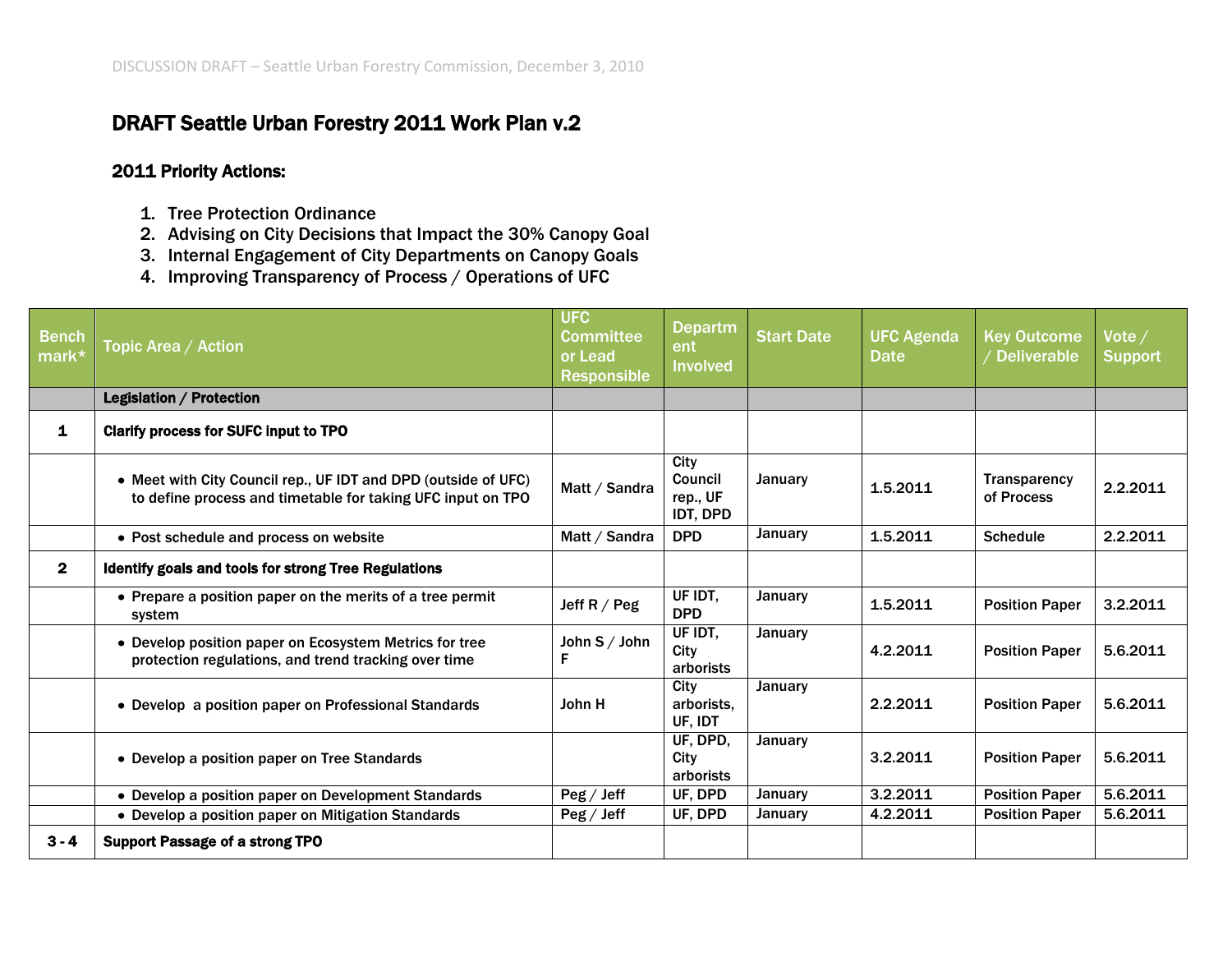|              | • Identify opportunities to provide Council and Mayor input on<br>broad participation of the development of the TPO and its<br>effectiveness in meeting the 30% canopy goal | Nancy / Matt   | <b>DPD</b>                        | May            | 6.1.2011       | Memo/<br><b>Presentation</b>         | 8.3.2011                  |
|--------------|-----------------------------------------------------------------------------------------------------------------------------------------------------------------------------|----------------|-----------------------------------|----------------|----------------|--------------------------------------|---------------------------|
| 5            | <b>Support Implementation of TPO</b>                                                                                                                                        |                |                                   |                |                |                                      |                           |
|              | • Develop recommendations for tracking on-the-ground<br>effectiveness of a strong TPO                                                                                       |                | UF IDT,<br>DPD, City<br>arborists | July           | 8.3.2011       | <b>Position Paper</b>                | 9.21.2011                 |
|              | • Develop recommendations for revising Director's rules or<br>CAMs to be consistent with a strong TPO                                                                       |                | UF IDT.<br><b>DPD</b>             | August         | 9.21.2011      | <b>Position Paper</b>                | 11.2.2011                 |
|              | <b>Programs / Evaluation</b>                                                                                                                                                |                |                                   |                |                |                                      |                           |
| $\mathbf{1}$ | <b>Clarify Process for reporting</b>                                                                                                                                        |                |                                   |                |                |                                      |                           |
|              | Solicit / discuss Departmental metrics and provide<br>$\bullet$<br>annual review criteria and process                                                                       |                |                                   | Sept           | 10.5.2011      | Memo/<br>process                     | 11.2.2011                 |
|              | <b>Comprehensiveness / Effectiveness</b>                                                                                                                                    |                |                                   |                |                |                                      |                           |
| 1            | <b>Explore Opportunities to Further Align Departments</b>                                                                                                                   |                |                                   |                |                |                                      |                           |
|              | Review / discuss IDT process and research other models<br>$\bullet$<br>for City Departmental coordination and effectiveness                                                 |                |                                   | June           | 7.20.2011      | <b>Position paper</b>                | 10.19.201<br>$\mathbf{1}$ |
| $\mathbf{2}$ | <b>Create Sustainable and Realistic Urban Forest Budget</b>                                                                                                                 |                |                                   |                |                |                                      |                           |
|              | hold information meetings on urban forest budget and<br>$\bullet$<br>needs                                                                                                  |                |                                   | May            | 6.15.2011      | <b>Summary</b><br>Memo               | 8.17.2011                 |
|              | Develop position paper on urban forest budget needs<br>$\bullet$                                                                                                            |                |                                   | July           | 8.17.2011      | <b>Position Paper</b>                | 10.5.2011                 |
|              | Engagement / Outreach                                                                                                                                                       |                |                                   |                |                |                                      |                           |
| 3            | <b>Conduct Internal Engagement</b>                                                                                                                                          |                |                                   |                |                |                                      |                           |
|              | • Develop annual calendar for invited speakers, guests and<br>topics                                                                                                        | Matt/Sandra    |                                   | January        | 1.19.2011      | Calendar                             | 2.2.2011                  |
|              | • Engage Department Directors; invite a City Director to every<br>other meeting to build relationships                                                                      |                | <b>DPD</b>                        | <b>January</b> | 2.16.2011      | List/Dates of<br><b>UFC Visitors</b> | 3.5.2011                  |
|              | • Develop thoughtful questions (survey) and present UFC ideas<br>to help structure a forward-thinking conversation                                                          | $\overline{?}$ | $\overline{\mathbf{?}}$           | ?              | $\overline{?}$ | Big Ideas / Qs                       | $\overline{\mathbf{?}}$   |
|              | • Review outreach efforts and create strategy                                                                                                                               | Nancy          |                                   | June           | 7.6.2011       | Memo                                 | 9.7.2011                  |